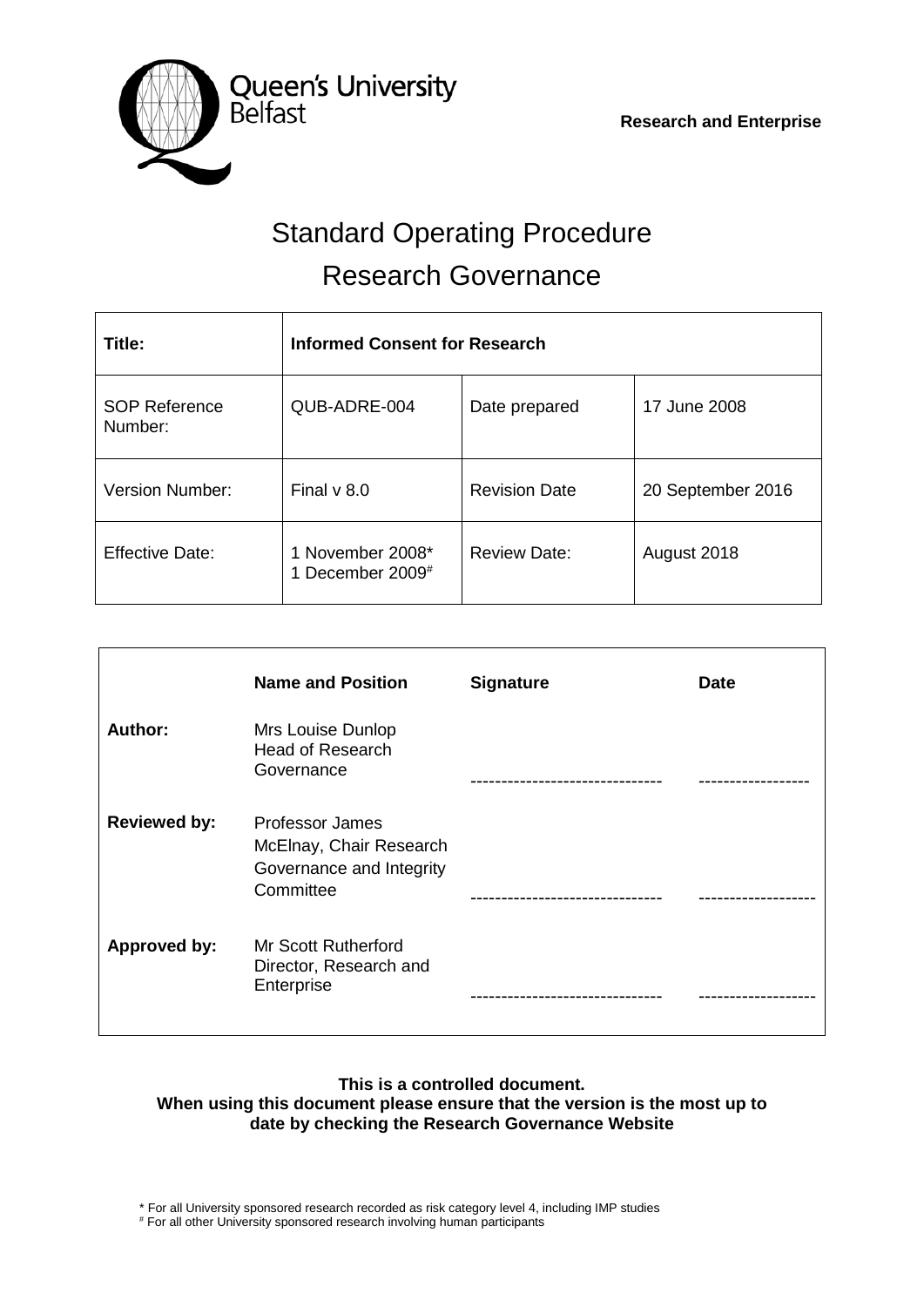# Revision Log

| <b>Previous Version</b> | Date of             | Reason for             | <b>New Version Number</b> |
|-------------------------|---------------------|------------------------|---------------------------|
| number                  | Review/Modification | Review/Modification    |                           |
| Final $v$ 1.0           | 10/11/09            | <b>Annual Review</b>   | Draft $v$ 2.0             |
| Draft $v$ 2.0           | 03/05/10            | Update following       | Final $v$ 2.0             |
|                         |                     | <b>MHRA GCP</b>        |                           |
|                         |                     | Inspection             |                           |
| Final $v$ 2.0           | 10/11/10            | Update following       | Final $v$ 3.0             |
|                         |                     | consideration by       |                           |
|                         |                     | <b>RGSG</b>            |                           |
| Final $v$ 3.0           | 17/8/12             | <b>Periodic Review</b> | Final $v$ 4.0             |
| Final $v$ 4.0           | 29/10/12            | Amended to include     | Final $v$ 5.0             |
|                         |                     | human tissue           |                           |
|                         |                     | research               |                           |
| Final $v$ 5.0           | 06/10/2014          | <b>Periodic Review</b> | Final $v$ 6.0             |
| Final v6.0              | 18/02/2015          | Update on consent      | Final $v$ 7.0             |
|                         |                     | from minors            |                           |
| Final v7.0              | 19/09/2015          | <b>Periodic Review</b> | Final $v$ 8.0             |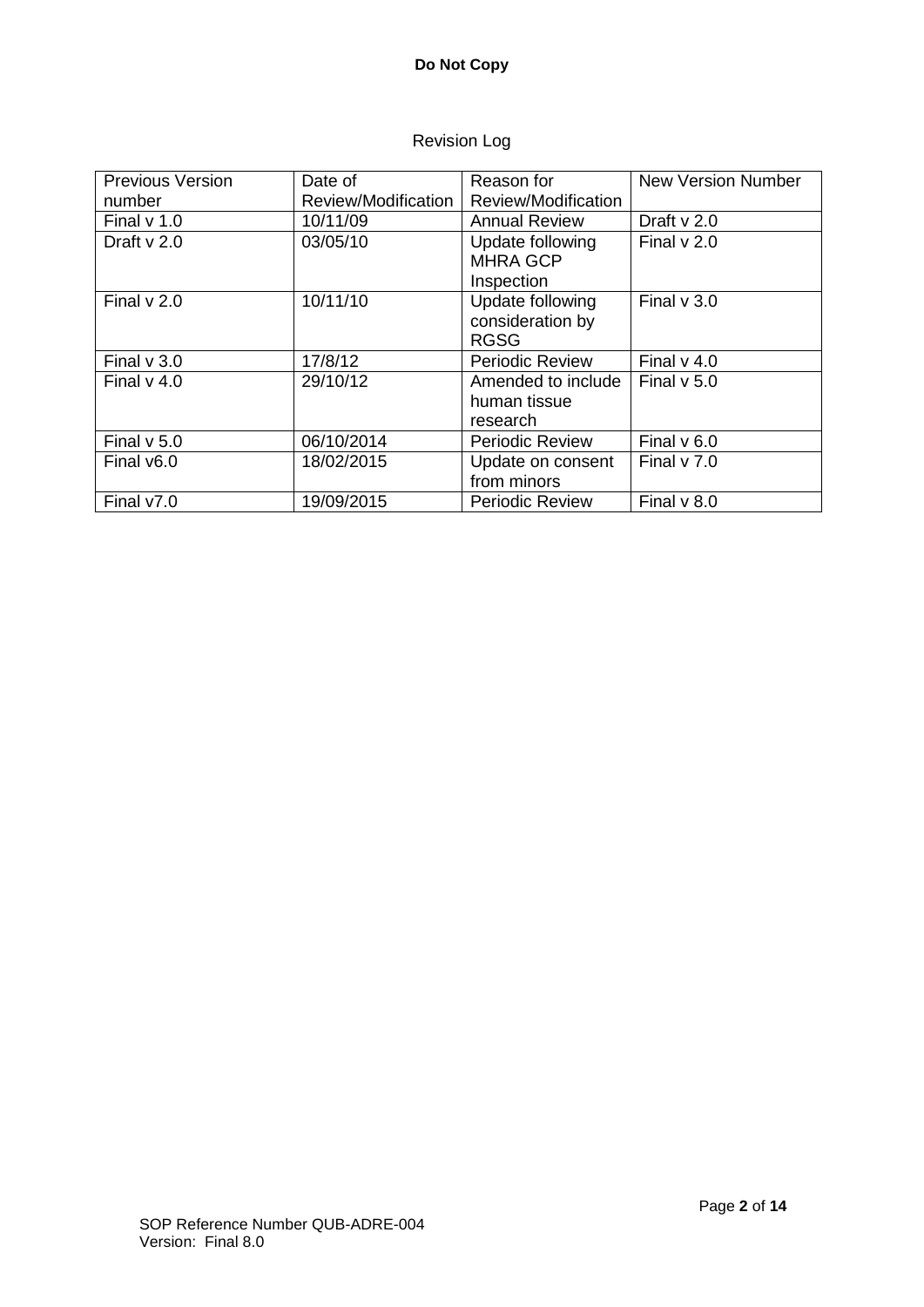#### **1. Purpose**

This Standard Operating Procedure (SOP) describes the process for obtaining informed consent from a research participant. It outlines the informed consent procedures for adults, who are able to give informed consent and the procedures to be followed for vulnerable participants, such as children and adults, who are unable to consent for themselves.

#### **2. Introduction**

Paragraph 3(1) of Part 1 of Schedule 1 to the Medicines for Human Use (Clinical Trials) Regulations, 2004, implementing Article 2(j) of the EU Directive 2001/20/EC, gives the following definition of informed consent:

*A person gives informed consent to take part in research, in particular a clinical trial, only if his/her decision:*

- *Is given freely after that person is informed of the nature, significance, implications and risk of the trial; and*
- *Either:*
	- *i Is evidenced in writing, dated and signed, or otherwise marked, by that person so as to indicate his/her consent, or*
	- *ii If the person is unable to sign or to mark a document so as to indicate his consent, is given orally in the presence of at least one witness and recorded in writing.*

Informed consent is the fundamental principle of the Human Tissue Act 2004 (HT Act). The Act requires consent to be obtained for the storage and use of human tissue – defined as '*relevant material*' – from the living for:

- *i. research in connection with disorders or the functioning of the human* body, *or,*
- *ii. obtaining scientific or medical information which may be relevant to any person including a future person.*

Informed consent is also required for the removal, storage and use relevant material from the deceased. Relevant material is defined as material that has come from the human body and consists of or includes human cells.

Informed consent is at the heart of ethical research, and a core ethical principal is that every researcher must respect each individual research participant. Therefore diversity and level of understanding must be respected when obtaining informed consent.

All participants entering into a research project/clinical study must have given their informed consent before they can become involved in the research study. In addition, researchers must remember that informed consent is an ongoing requirement, so they must ensure that participants:

- continue to understand the information relating to the study and any changes in that information;
- continue to consent to participate throughout the duration of the study.

#### **3. Scope**

This SOP applies to all members of University staff; both academic and support staff as defined by Statute 1, including honorary staff, and students who are conducting research within or on behalf of the University, including research regulated by the Human Tissue Act 2004 (HT Act).

Note: The Northern Ireland Biobank will have their own procedures and requirements and should not follow this SOP.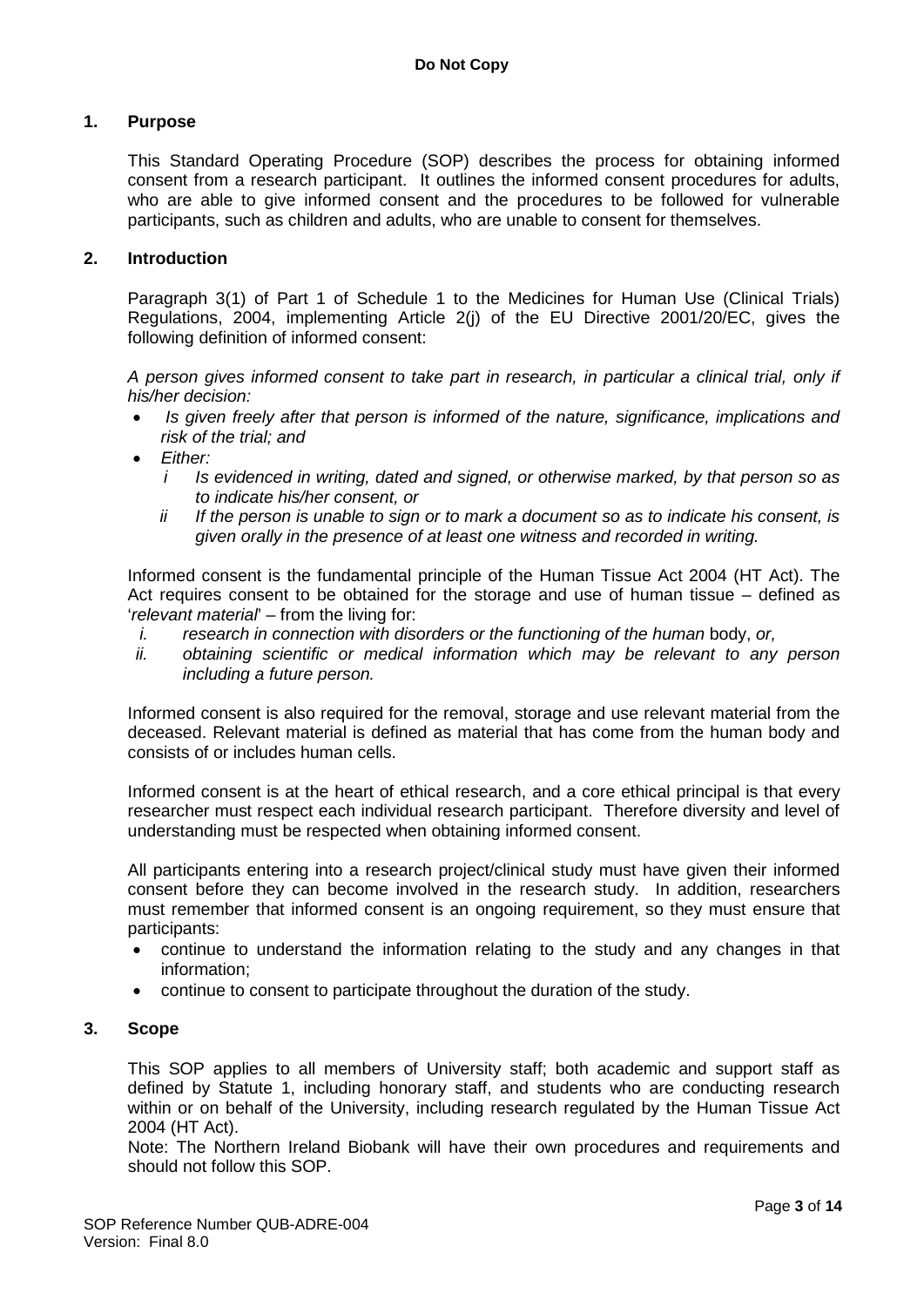## **4. Responsibilities**

## **4.1 Chief Investigator**

Overall responsibility for all elements of research activity, including gaining informed consent, rests with the Chief Investigator (CI) although each individual member of the research team is responsible for their own specific actions. As CI you may delegate the task of obtaining informed consent to another appropriately qualified member of the research team, but this delegation must be clearly documented, and the person gaining informed consent must sign the consent form when required. To sign a consent form when you have not personally been involved is fraudulent.

The CI must ensure that the study is logged onto the Human Subjects Database and that the correct level of risk is designated to the proposed research. The risk levels are detailed in the below table.

| <b>Risk</b>        | Descriptor                                                                                                                                                                                                                                                                                                                                                                                                      |
|--------------------|-----------------------------------------------------------------------------------------------------------------------------------------------------------------------------------------------------------------------------------------------------------------------------------------------------------------------------------------------------------------------------------------------------------------|
| Level 1            | Those projects which although involving human subjects<br>are in no way associated with a medicinal purpose or do<br>not involve issues such as alcohol and illicit drug use or<br>higher risk sexual behaviour. Level 1 projects essentially<br>involve research into, for example, behaviour, attitudes,<br>rights and education issues. These projects do not include<br>an intervention <sup>1</sup> .      |
| Level <sub>2</sub> | Those projects that have more relevance to healthcare and<br>include, for example, survey work on access to health care<br>or issues, such as alcohol and illicit drug use or higher risk<br>sexual behaviour. These projects do not include an<br>intervention <sup>1</sup> .                                                                                                                                  |
| Level 3            | These projects essentially involve research involving<br>collecting data (including risk factor data) in human<br>subjects and correlating this with, for example, health<br>status, and advances in diagnostics. The projects do not<br>involve altering treatment regimens or the standard of<br>routine care that these individuals receive. These projects<br>do not include an intervention <sup>1</sup> . |
| Level 4            | These studies generally either involve an intervention<br>which has the aim of changing health status or behaviour<br>or involve procedures that are generally more invasive in<br>nature, but do not have the attributes/characteristics of<br>Level 4b studies.                                                                                                                                               |
| Level 4b           | These studies involve Clinical trials of Investigational<br>Medicinal Products or clinical trials into medical devices or<br>involve procedures which aim to induce illness or other<br>conditions (eg inflammation) in study subjects for the<br>purpose of testing the efficacy of new treatment<br>approaches.                                                                                               |

1An intervention is classed as a change directly related to the study that may alter the research subject's health, physically or mentally and includes any potential to alter behaviour as a result of participation.

The Insurance Database will be audited subject to an annual audit and any discrepancies will be reported back.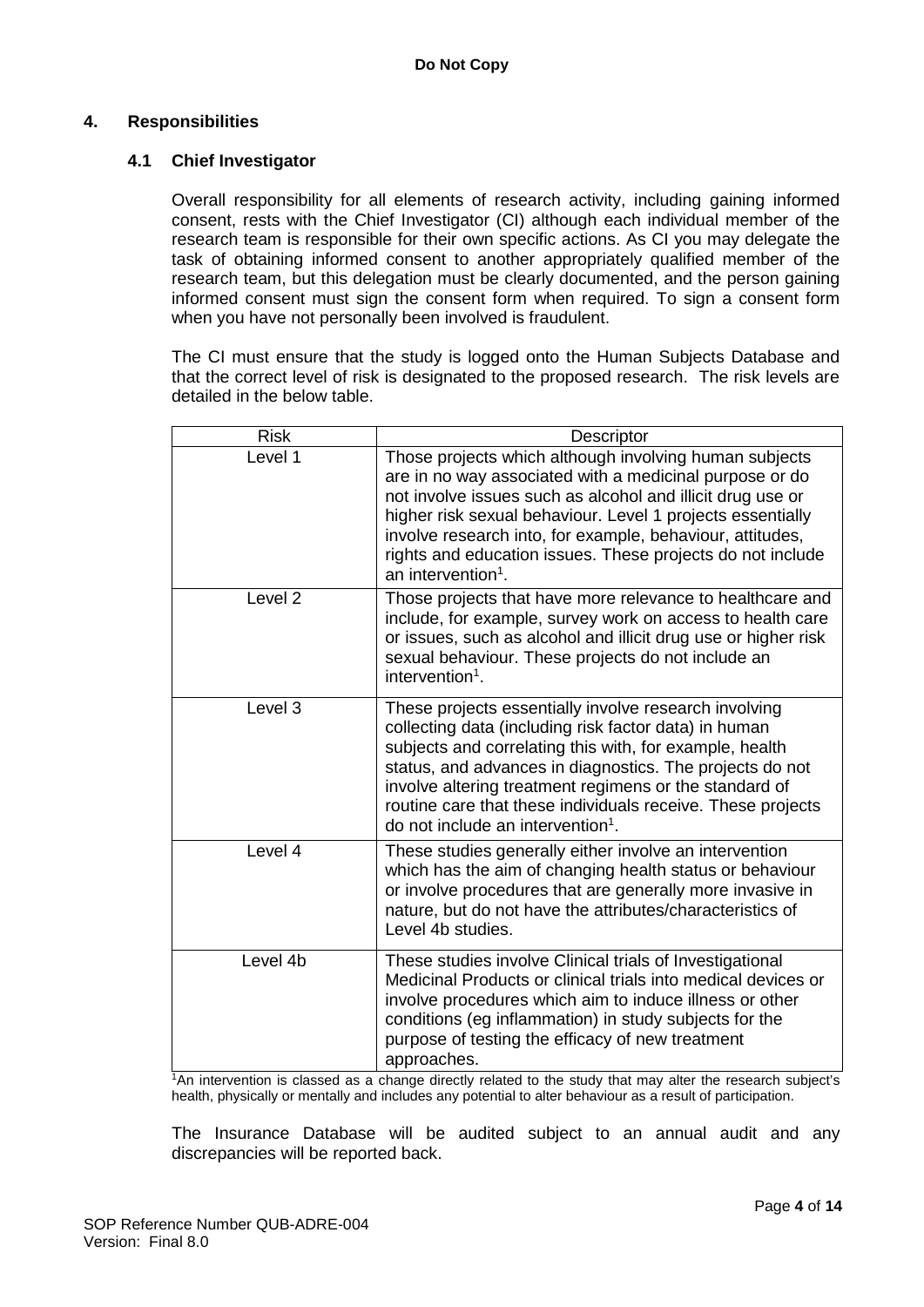## **4.2 Investigators**

The [ICH GCP guideline](http://www.ich.org/products/guidelines/efficacy/article/efficacy-guidelines.html) states that *"The investigator, or a person designated by the Investigator, should fully inform the subject or,……the subject's legally acceptable representative"* (ICH GCP 4.8.5) and *"the written informed consent form should be signed and personally dated by the subject or by the subject's legally acceptable representative"*. (ICH GCP 4.8.8)

The delegation of informed consent to an appropriate, suitably qualified member of the research team should be considered on a case-by-case basis. If staff, other than the CI are to accept responsibility for the informed consent process, it is important that the following criteria are met by the researcher:

- They are prepared to take on the additional responsibility and are confident with seeking informed consent, in line with their professional body/organisational guidelines;
- They have a full understanding of the study, the potential risks/benefits and the associated area. This knowledge can be gained through experience and/or appropriate training. All training must be documented;
- That delegated responsibility should be documented on the log that captures each member of the study team and their individual responsibilities in the management and conduct of the study. This too is signed and date by the CI;
- The process has been reviewed and received a favourable ethical opinion by the relevant Research Ethics Committee;
- An effective communication channel is maintained between the CI who is ultimately the person responsible for the research participant's care.

When research studies involve the removal, storage or use of human tissue, the individual obtaining consent must have received suitable training as required by the Human Tissue Authority (HTA).

It is best practice for any other research personnel involved in giving information during the informed consent procedure to sign and date the informed consent form. For CITMPs, those responsible for obtaining written informed consent must have a copy of their signed and dated CVs in the Trial Master File and, must have completed the study delegation log, which is also signed and dated by the CI.

## **4.3 Research participants**

Potential participants should understand that if they agree to take part in research they have a duty to the researchers. In giving informed consent they are agreeing to comply with the requirements of the research. However, if at any time they are unable or unwilling to do this, they can withdraw from the research. It is important to emphasise that withdrawal from a clinical study will not compromise the quality of care they receive, although their treatment may change. For example, if the study is examining a new treatment, they may go back to receiving standard treatment.

## **5. Procedure**

## **5.1 Contents of Consent Form**

The Informed Consent Form and Participants Information Sheet must be approved by an appropriate Research Ethics Committee, as outlined in SOP QUB-ADRE-003 on the ethical approval of research. The following must be on the informed consent form: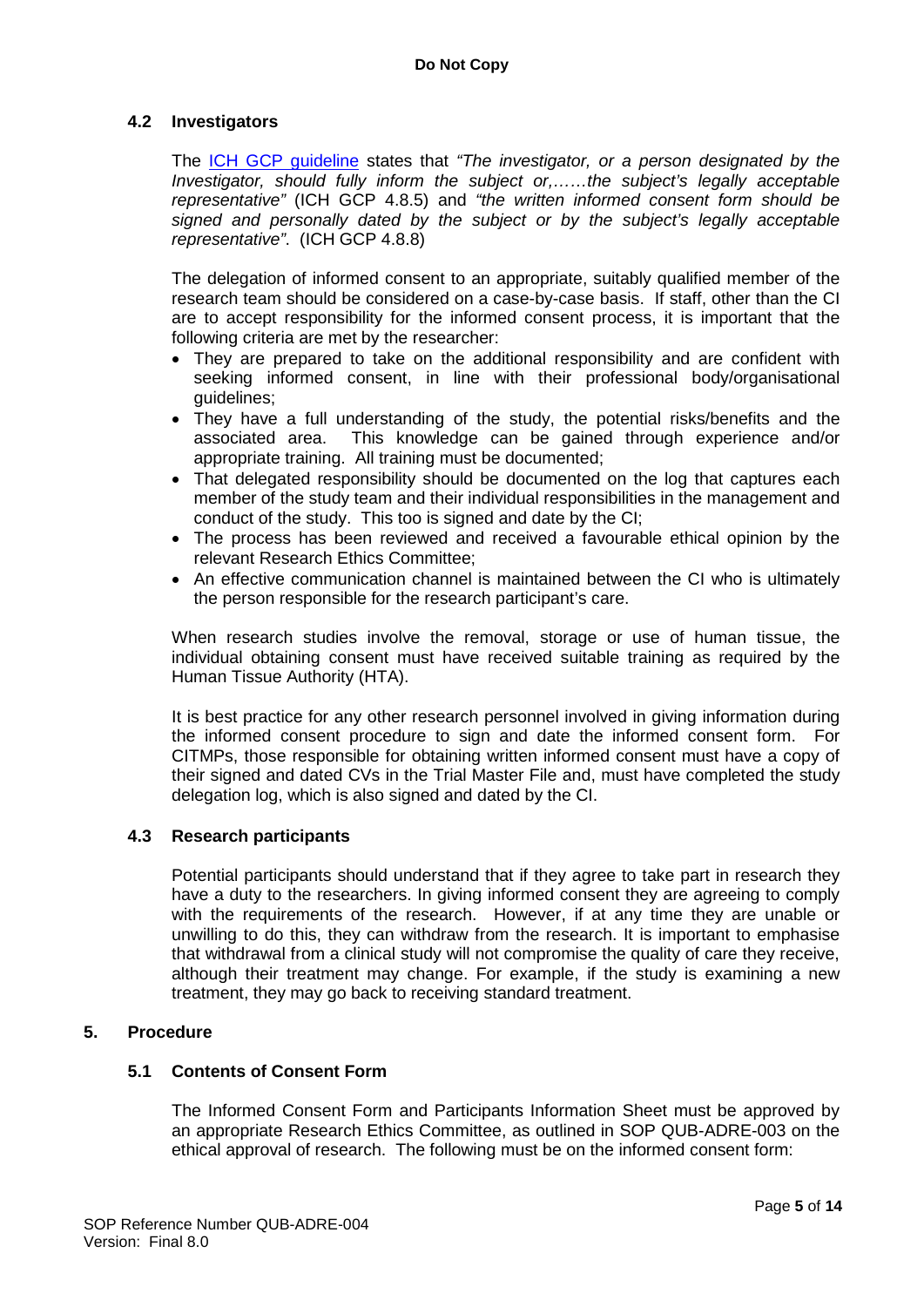- It should be printed on the appropriate headed paper, depending on the Sponsorship arrangements for the specific study;
- The correct title and version number for the study should be clearly visible and relates to the written information sheet given to the participant;
- It should contain statements relating to the following items:
	- The participant has had the study explained to them and by whom;
	- ii The risks, benefits and alternative treatments have been discussed and all the participant's questions have been answered to their satisfaction;
	- iii Their participation is voluntary and they are free to withdraw at any time, without the loss of any treatment to which they would otherwise have been entitled to;
	- iv Their medical records may be reviewed by responsible individuals from Queen's University Belfast, regulatory authorities or from the NHS Trust and information relevant to the research retained on University premises;
	- v Sample collection and future research.

An example consent from is provided in Appendix 1.

## **5.2 Informed Consent Process: Capable Adults**

- Potential research participants should be identified and approached and given a verbal explanation of the study. Appropriate visual aids should be used, such as diagrams, to explain the study. Participants should also be provided with the up to date and approved information sheet(s) regarding the study;
- Consent is best taken in a private area, ensuring the protection of the potential participant's dignity and affording them respect. It also enables the potential participant to ask questions. Potential participants must be given the time to ask questions throughout the information process and be given adequate and appropriate answers;
- When describing the study, the designated member of the research team should explain:
	- i Why the participant has been approached and assure them that their privacy and confidentiality will be maintained throughout the study;
	- ii The purpose of the study and any relevant background information. Where a drug trial is being undertaken the potential participant must be made aware that the trial involves research;
	- iii The approximate number of participants involved in the study;
	- iv What the procedures for the study will be i.e. the number of study visits, any blood tests/investigations, including all invasive procedures;
	- v What human tissue will be collected (if any), the amount of tissue required, how it will be used (including genetic analysis, transfer abroad or commercial research), stored and disposed of as appropriate;
	- vi The potential benefits. Where there is no intended clinical benefit the participant should be made aware of this;
	- vii The foreseen risks or inconveniences to the participant;
	- viii The alternative procedure(s) or course(s) of treatment that may be available, and importantly, the potential benefits and risks;
	- ix The availability of compensation, should something go wrong:
	- x The anticipated expenses, if any, to the participant and if there are any payments to be made;
	- xi That the person's participation is voluntary and that they may refuse to participate or withdraw, at any time, without any prejudice to them or their future care;
	- xii That the study records / participants medical records will be open to audit/monitoring by the appropriately identified persons within or on behalf of the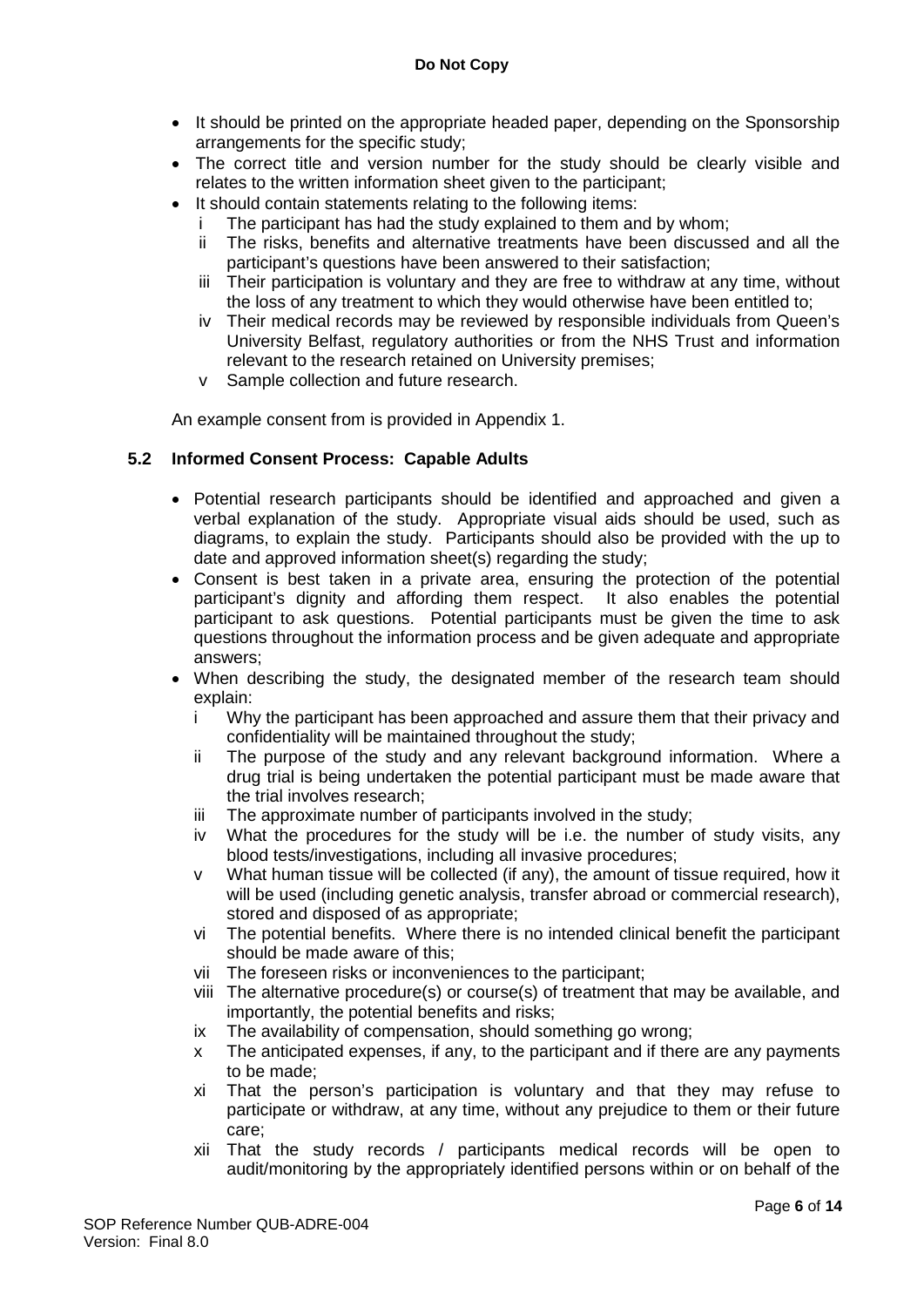Sponsor i.e. the University and/or Trust and the necessary regulatory authority(ies). This is to enable the verification of clinical trial procedures and/or data. The subject should be assured that their confidentiality will be maintained;

- xiii That giving informed consent does not necessarily mean the participant will be enrolled into the study if it is discovered they do not meet the inclusion/exclusion criteria;
- xiv Where a study is co-sponsored a copy of the signed consent form may be held by both organisations.
- When obtaining and documenting informed consent, the investigator should adhere to [Good Clinical Practice \(GCP\)](http://www.ich.org/products/guidelines/efficacy/article/efficacy-guidelines.html) and ethical principles;
- The language used to explain the study should be as non-technical as is practical and should be understandable to the participant. In addition, an appropriate and accessible format should be used when obtaining consent;
- Before informed consent may be obtained, the investigator, or a person designated by the investigator, should provide the participant ample time and opportunity to inquire about details of the trial and decide whether or not to participate;
- No unreasonable incentives or financial inducements must be given except for compensation in the event of injury or loss;
- Prior to the person's participation in the trial, the written informed consent form should be signed and personally dated by them, or by the their legally acceptable representative, and by the person who conducted the informed consent discussion;
- Once all parties have signed the written informed consent form, the participant should receive a signed and dated copy, together with the information sheet and any other written information in relation to the study. For CTIMPs a copy of the consent form must be placed in the participant's medical notes and a copy kept by the study team, in the Trial Master File. For all other studies, a copy of the consent form should be maintained in the study file, as appropriate;
- The research participant should be provided with a contact point where he/she may obtain further information about the trial;
- Neither the research participant nor their legally acceptable representative should be coerced or unduly influenced to participate in the study.

## **5.3 Ongoing Consent Procedures**

- The consent form and any other written information to be provided to participants should be revised whenever important new information becomes available, that may be relevant to their consent. This in turn may determine their willingness to continue participating in the study;
- The communication of this information should be documented:
- Depending on the information being imparted to a study participant, it may be appropriate for them to be re-consented to continue their involvement in the study;
- Neither the investigator, nor the trial staff, should coerce or unduly influence a participant to continue with their participation in a study;
- If a capable adult gives informed consent to take part in a study in accordance with the conditions outlined in Section 5.2 above, and subsequently becomes unable to give informed consent by virtue of physical or mental incapacity, the consent previously given when capable remains legally valid;
- If a capable adult refused informed consent, and subsequently becomes unable to give informed consent, the refusal is legally binding. He or she cannot be entered into the trial by seeking consent from a legal representative.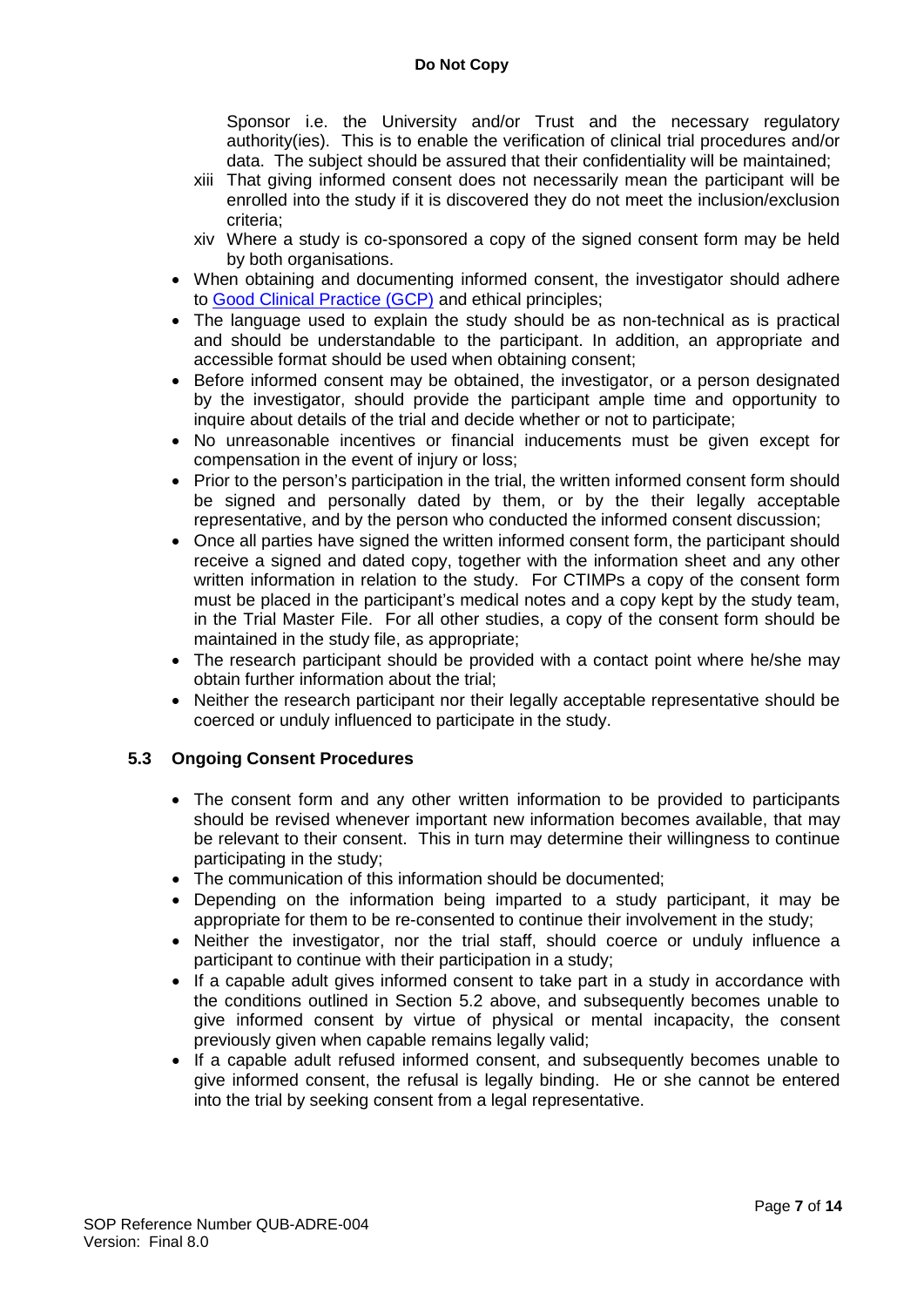## **5.4 Informed Consent of Minors and Incapacitated Adults**

- Persons who are incapable of giving legal consent to clinical trials should be given special protection. Such persons may not be included in research if the same results can be obtained using persons capable of giving consent;
- Normally these persons should only be included when there are grounds for expecting that the administering of the medicinal product would be of direct benefit to the patient, thereby outweighing the risks. However, there is a need for research involving children to improve the treatment available to them;
- The definition of a legal representative varies under the Clinical Trials Regulations, [2004,](http://www.opsi.gov.uk/si/si2004/20041031.htm) depending on whether the subject is a minor or an adult with incapacity. The legal representative must not be *"a person connected with the conduct of the trial"*.

## **Minors**

- Under the [Clinical Trials Regulations, 2004,](http://www.opsi.gov.uk/si/si2004/20041031.htm) a minor is a person under the age of 16 years.
- Under the HT Act, a child is defined as a person under the age of 18 years. The [Clinical Trials Regulations, 2004](http://www.opsi.gov.uk/si/si2004/20041031.htm) definition of a minor takes precedence for clinical trials of an investigational medicinal product.
- For other research (i.e. non-clinical trial) young people aged between 16 and 18 are usually competent to give consent to treatment. If a young person under the age of 16 years, has sufficient understanding what is involved and is deemed competent of making an informed decision then he/she can give consent to take part in the proposed research, (i.e. 'Gillick competence' [1](#page-7-0) ). The involvement of those with parental responsibility in the decision should be encouraged, even if the young person is deemed competent. When a child or young person is not deemed competent, parents or those with parental responsibility can consent on their behalf. The child or young person should be informed of the nature of the research in a manner appropriate to their age and their assent obtained as well. The process by which competency is determined should be documented.
- For research involving human tissue, the HTA's Code of Practice on Consent, indicates that a young person aged between 12 and 16 years, who is able to make their own decisions can consent to the storage and use of their tissue for research purposes if they are deemed competent to do so.
- Careful consideration must be given before proceeding with the research when there is discordance between the parent/guardian and the child/young person regarding participation.
- Researchers involved in the consent and recruitment of children and young people must have appropriate consent training.
- The minor should be given information about the study according to his/her level of understanding and from staff with experience of working with the young person.
- The Participant Information Sheet should be written in age appropriate language that the minor can understand, with different versions for different age groups. There should also be a version produced for the legally acceptable representative, as appropriate.

<u>.</u>

<span id="page-7-0"></span><sup>1</sup> Gillick competence is the term used in medical law to describe a young person's ability to make a decision regarding consent, The Gillick case (Gillick v West Norfolk and Wisbech Health Authority) determined that where a young person has sufficient understanding to enable them to fully comprehend what is proposed, he or she can consent to treatment themselves.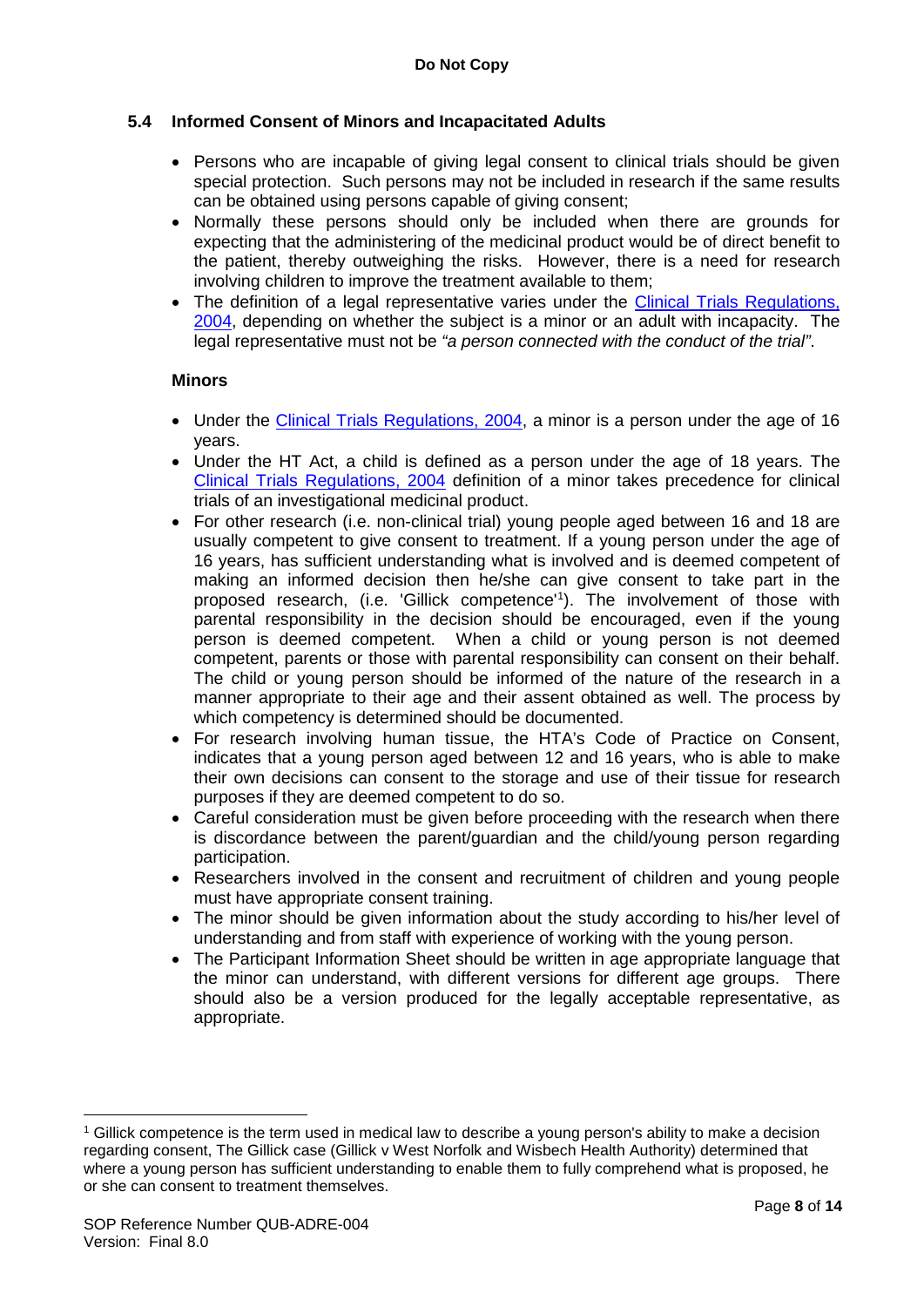#### **Minors - Clinical Trials**

- Children represent a vulnerable population with developmental, physiological and psychological differences from adults, which make age- and development-related research important for their benefit. Where clinical trials must be undertaken involving children, the best possible protection should be afforded to the participant.
- The consent procedure outlined in Sections 5.2 and 5.3 must be followed ensuring that the minor's legally acceptable representative is informed in the same manner as the participant, and gives their informed consent for the minor to participate. Minors may only be recruited onto a study, when it relates directly to an illness from which the young person suffers, or where the study can only be carried out on minors.
- It is best practice to obtain the assent of the child in addition to the consent of the legally acceptable representative (i.e. parent/guardian). If the child is deemed competent to understand the research being explained, then a signature should be obtained from both the minor and the legally acceptable representative.

#### **Minors – Emergency Situations**

- [The Medicines for Human Use \(Clinical Trials\)](http://www.opsi.gov.uk/si/si2004/20041031.htm) and [Blood Safety and Quality](http://www.opsi.gov.uk/si/si2008/uksi_20080525_en_1)  [Amendment Regulations 2008](http://www.opsi.gov.uk/si/si2008/uksi_20080525_en_1) made additional provision relating to trials involving minors in emergency situations. Where the treatment to be given to a minor as part of the trial needs to be administered urgently, time may not allow for the written consent of a person with parental responsibility or a legal representative to be obtained first. The Amendment Regulations allow for minors to be entered into a trial prior to informed consent being obtained provided that:
	- i Having regard to the nature of the trial and the particular circumstances of the case, it is necessary to take action for the purpose of the trial as a matter of urgency, but
	- ii It is not reasonably practicable to obtain informed consent prior to entering the subject, and
	- iii The action to be taken is carried out in accordance with a procedure approved by the ethics committee.
- Where a minor is recruited in an emergency situation without prior informed consent, steps must be taken to seek informed consent from a person with parental responsibility or a legal representative as soon as practicable after the initial emergency has passed. Where consent is withheld, the subject must be withdrawn from the trial.

#### **5.5 Informed consent of incapacitated adults**

- An incapacitated adult has been defined in the Regulations as "*an adult unable by virtue of physical or mental incapacity to give informed consent".* Therefore recruiting persons with dementia or psychiatric conditions should be even more restrictive. Consent should be sought, in the same process as outlined in Sections 5.2 and 5.3 of the person's legal representative, be they personal or professional;
- A personal legal representative is a person, not connected with the conduct of the trial that is suitable to act as the legal representative by virtue of their relationship with the adult, and is available and willing to do so;
- A professional legal representative is a person not connected with the conduct of the trial who is:
	- i the doctor primarily responsible for the adult's medical treatment, or
	- ii a person nominated by the relevant health care provider.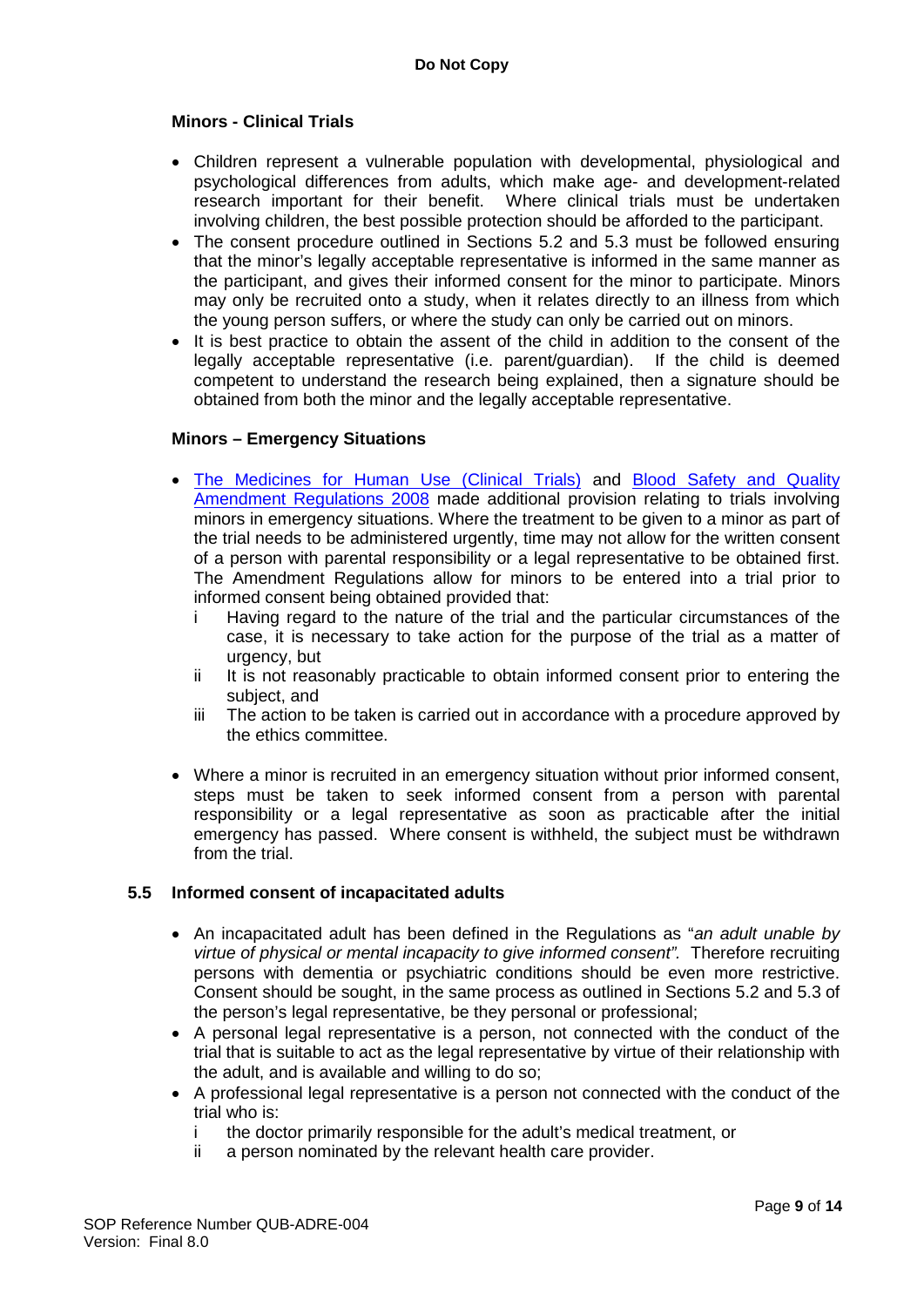A professional legal representative may be approached if no suitable personal legal representative is available.

- Adults incapable of giving informed consent may be recruited onto a study where:
	- i There are grounds to expect that administering the trial drug will produce a benefit to the subject outweighing the risks;
	- ii The clinical trial is essential to validate trial data, and
	- iii The clinical trial relates directly to a life-threatening, debilitating clinical condition from which the subject suffers.
- The participant must receive information according to his/her capacity of understanding regarding the trial, its risks and its benefits. However, the decision on whether to consent to (or refuse) participation in a study must be taken by a legal representative;
- The participant's representative must have the objectives, risk, inconveniences/discomforts and associated conditions for the study explained to them. The representative must be informed of their rights to withdraw the participant at any time, resulting in no detriment to the care or treatment for the subject. They must then give informed consent on behalf of the subject.

## **Incapacitated Adults - Emergency Situations**

- [The Medicines for Human Use \(Clinical Trials\) \(Amendment No. 2\) Regulations 2006](http://www.opsi.gov.uk/si/si2006/20062984.htm) made additional provision relating to trials involving incapacitated adults in emergency situations. Where the treatment to be given to an incapacitated adult as part of the trial needs to be administered urgently, time may not allow for the written consent of a person with legal representative to be obtained first. The amendment allows incapacitated adults to be entered into a trial prior to informed consent being obtained from a legal representative provided that:
	- i Having regard to the nature of the trial and the particular circumstances of the case, it is necessary to take action for the purpose of the trial as a matter of urgency, but
	- ii It is not reasonably practicable to obtain informed consent prior to entering the subject, and
	- iii The action to be taken is carried out in accordance with a procedure approved by the ethics committee.
- Where an incapacitated adult is recruited in an emergency situation without prior informed consent, steps must be taken to seek informed consent from the subject (if capacity has been recovered) or from a legal representative as soon as practicable after the initial emergency has passed. Where consent is withheld, the subject must be withdrawn from the trial.

## **Medical Devices**

- Consent for studies of medical devices which are not covered by the Clinical Trials [Regulations, 2004,](http://www.opsi.gov.uk/si/si2004/20041031.htm) will require consent to be obtained in line with the legal requirements for obtaining consent in patients without capacity in England and Wales (Mental Capacity Act 2005), and in Scotland (Adults With Incapacity (Scotland) Act 2000). Consent processes in Northern Ireland follow common law.
- In England/Wales/NI consent must be taken from a Personal Consultee prior to inclusion or randomisation. A trained authorised staff member/researcher must provide them with a Personal Consultee Information Sheet. In the event that a Personal Consultee is not available to provide consent, then an independent doctor not involved with the patient's care may be consulted and informed about the trial by an authorised staff member/researcher and given a copy of the Information Sheet. If the independent doctor agrees, the authorised staff member/researcher may recruit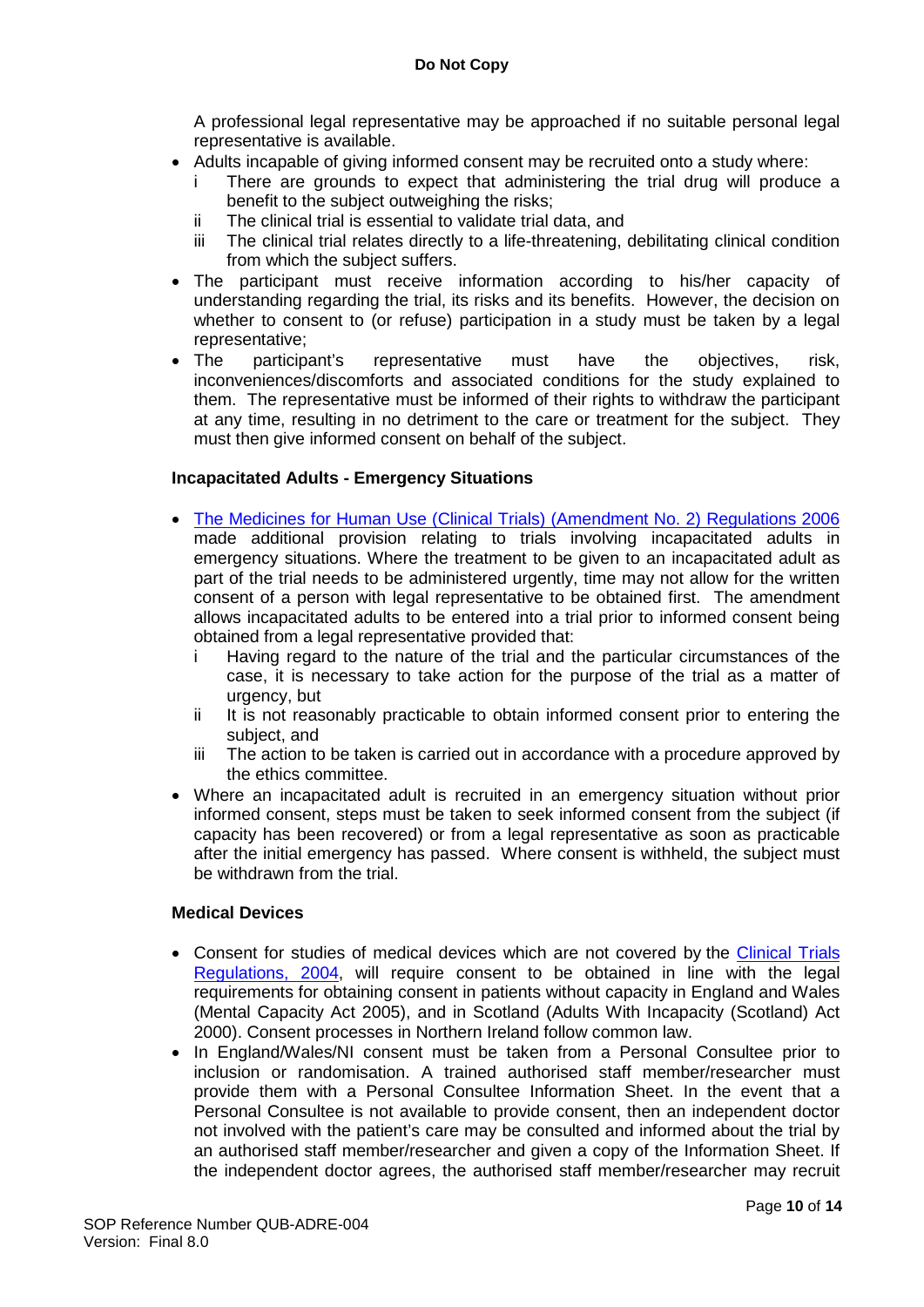the patient into the trial. In the event that a patient is randomised in the study via an independent doctor, the Personal Consultee must be informed at the earliest opportunity and consent to continue will be sought.

#### **5.6 HT Act, enduring consent and consent exceptions**

The HT Act permits the seeking of enduring and generic consent to facilitate the use of human tissue in future research. Where possible the participant information sheet should inform the participant of the likely nature of the future research (eg disease states to be studied or genetic analysis) and if the tissue could be shared with other collaborators or commercial partners (within the UK and abroad). The participant should also be informed if the tissue samples will be anoymised and that any future research will be subject to ethical approval. Where enduring consent has been obtained ethical approval for future research projects may be sought from School Research Ethics Committees if appropriate. Consent forms providing enduring and generic consent must be retained for the same duration as the human tissue samples are stored under the HTA licence.

There are exceptions to consent requirements under the HT Act. Consent for research is not required if:

- The material is an 'existing holding' (i.e. collected prior to the 1st September 2006);
- The material is imported:
- The material is from a living person and the researcher is unable to identify the person and the specific research project is approved by a recognised REC (i.e. ORECNI or the equivalent statutory REC). University RECs are not considered to be recognised RECs for this purpose.

It should be noted although consent is not required for imported material, mechanisms must be in place to provide assurance that the tissue has been obtained with valid consent.

Research involving the use of previously collected tissue (or information) from which individual past or present NHS/HSC users could be identified must be approved by a recognised REC.

#### **6. References**

International Conference on Harmonisation (ICH) Harmonisation Tripartite Guideline: Guideline for Good Clinical Practice E6 (R1) (last accessed October 2014): <http://www.ich.org/products/guidelines/efficacy/article/efficacy-guidelines.html>

HRA; Clinical Trials Regulations – informed consent v. 3 01-05-08 <http://www.hra.nhs.uk/documents/2013/09/informed-consent-in-ctimps.pdf>

Declaration of Helsinki, 1996 (last accessed October 2014) <http://www.wma.net/en/30publications/10policies/b3/>

The Medicines for Human Use (Clinical Trials) (Amendment No. 2) Regulations 2006 [The Medicines for Human Use \(Clinical Trials\) \(Amendment No. 2\) Regulations 2006](http://www.opsi.gov.uk/si/si2006/20062984.htm)

Human Tissue Authority Code of Practice 1 Consent and Code of Practice 9 Research <http://www.hta.gov.uk/> (last accessed October 2014)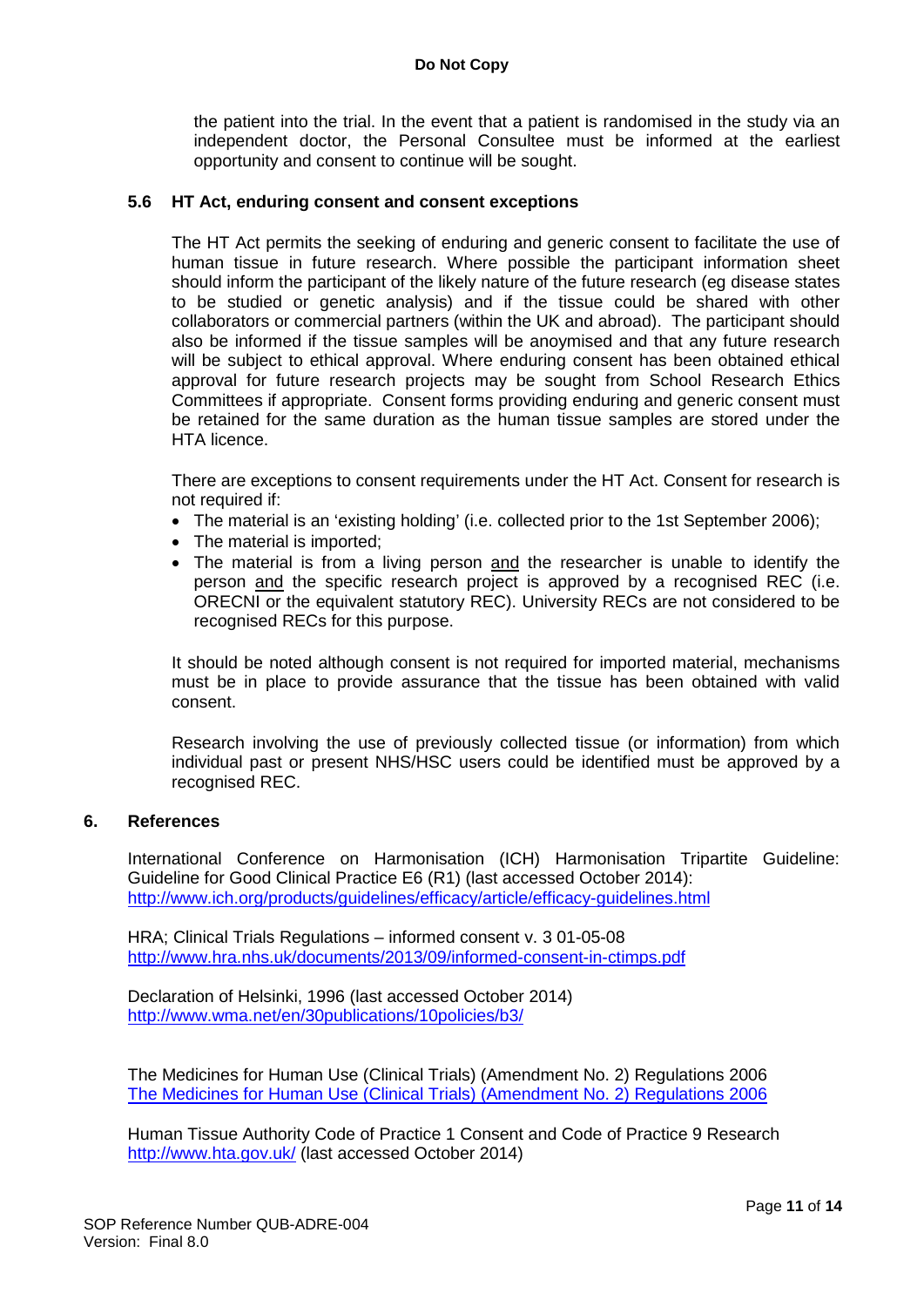## **7. Appendix**

#### Appendix 1 - Consent Form Template

(Consent forms may vary according to the nature of the study. The template consent form is suitable for most studies but may require alteration. Text in red or within square brackets indicates wording that should be included if appropriate for the study).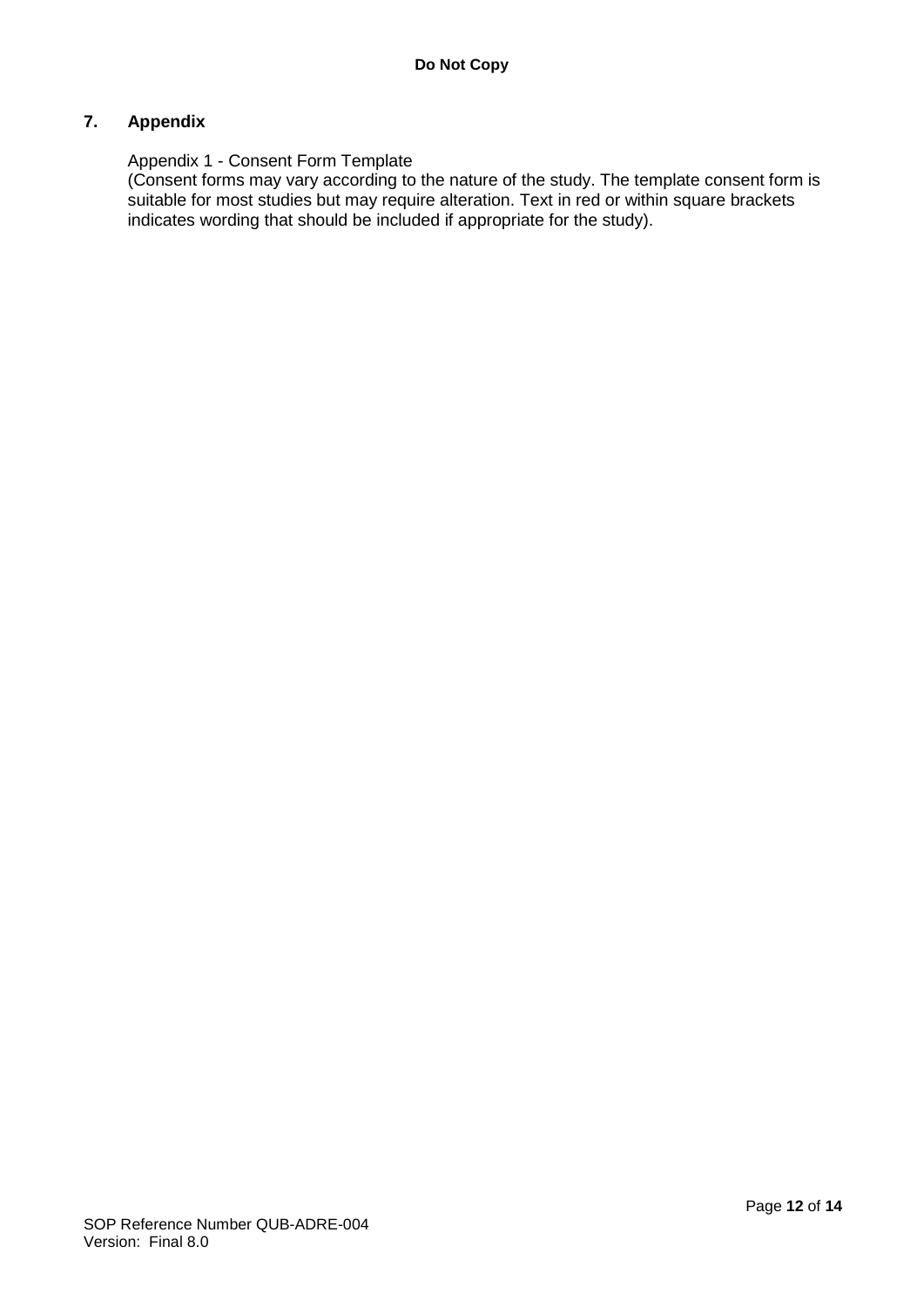QUB-ADRE-004 Appendix 1

# **CONFIDENTIAL**



**CONSENT FORM**

#### **Participant Identification Number:**

| <b>Title of Project:</b>   |  |
|----------------------------|--|
|                            |  |
| <b>Chief Investigator:</b> |  |
|                            |  |
| <b>Study Number:</b>       |  |
|                            |  |

#### **Please initial box**

- 1. I confirm that I have read, or had read to me, and understand the information sheet dated dd/mm/yyyy, version xx for the above study. I have had the opportunity to ask questions and these have been answered fully.
- 2. I understand that my participation is voluntary and I am free to withdraw at any time, without giving any reason and without my legal rights [or medical care ] being affected.
- 3. I understand the study is being conducted by researchers from Queen's University Belfast and that my personal information will be held securely on University [or Trust] premises and handled in accordance with the provisions of the Data Protection Act 1998.
- 4. I understand that data collected as part of this study [and relevant sections of my medical records] may be looked at by authorized individuals from Queen's University Belfast [and] regulatory authorities [or NHS/HSC Trust] where it is relevant to my taking part in this research. I give permission for these individuals to have access to this information.
- 5. I agree to take part in the above study.
- X. I agree to my GP being informed of my participation in the study [and to my GP/Consultant being informed of any abnormal test results].
- X. I understand that the information I provide may be published as a report. Confidentiality and anonymity will be maintained and it will not be possible to identify me from any publications.
- X. I understand that this study is confidential but there are limits to this confidentiality. Revelations that are criminal [or in clear breach of good medical practice] may require confidentiality to be broken by the researchers.